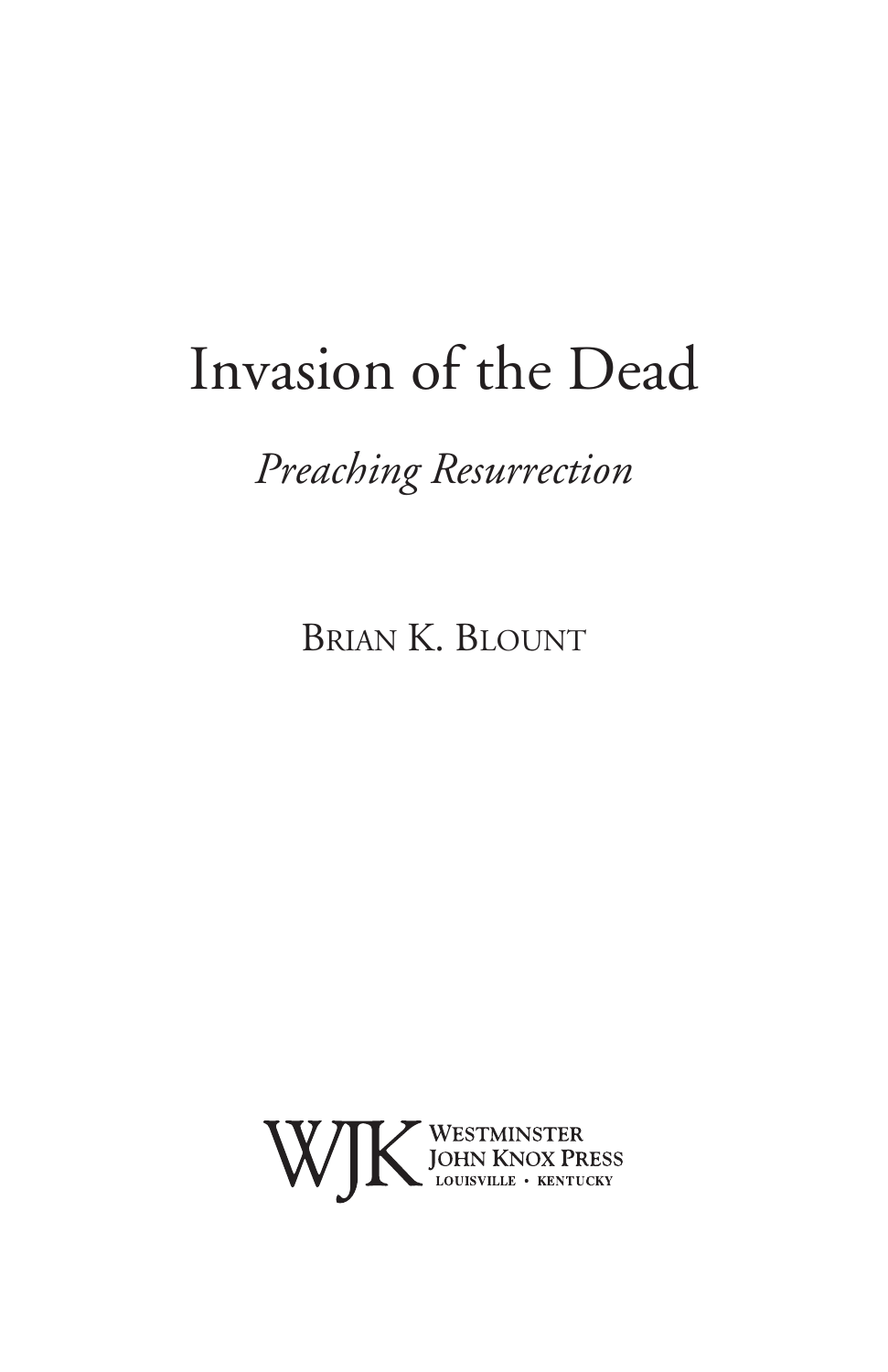# *Contents*

| Acknowledgments<br>Introduction: Invasion of the Dead |                                                          | 1X  |
|-------------------------------------------------------|----------------------------------------------------------|-----|
|                                                       |                                                          | xi  |
|                                                       | Chapter 1: Dawn of the Dead:<br>Preaching the Apocalypse | 1   |
|                                                       | Chapter 2: Call of Duty: A Sermon                        | 33  |
|                                                       | Chapter 3: Preaching Paul:<br>Apocalyptic Vulnerability  | 44  |
|                                                       | Chapter 4: Raise the Dead: A Sermon                      | 70  |
|                                                       | Chapter 5: Preaching Mark:<br>Invasion of the Dead       | 80  |
|                                                       | Chapter 6: Rise! A Sermon                                | 109 |
| Notes                                                 |                                                          | 121 |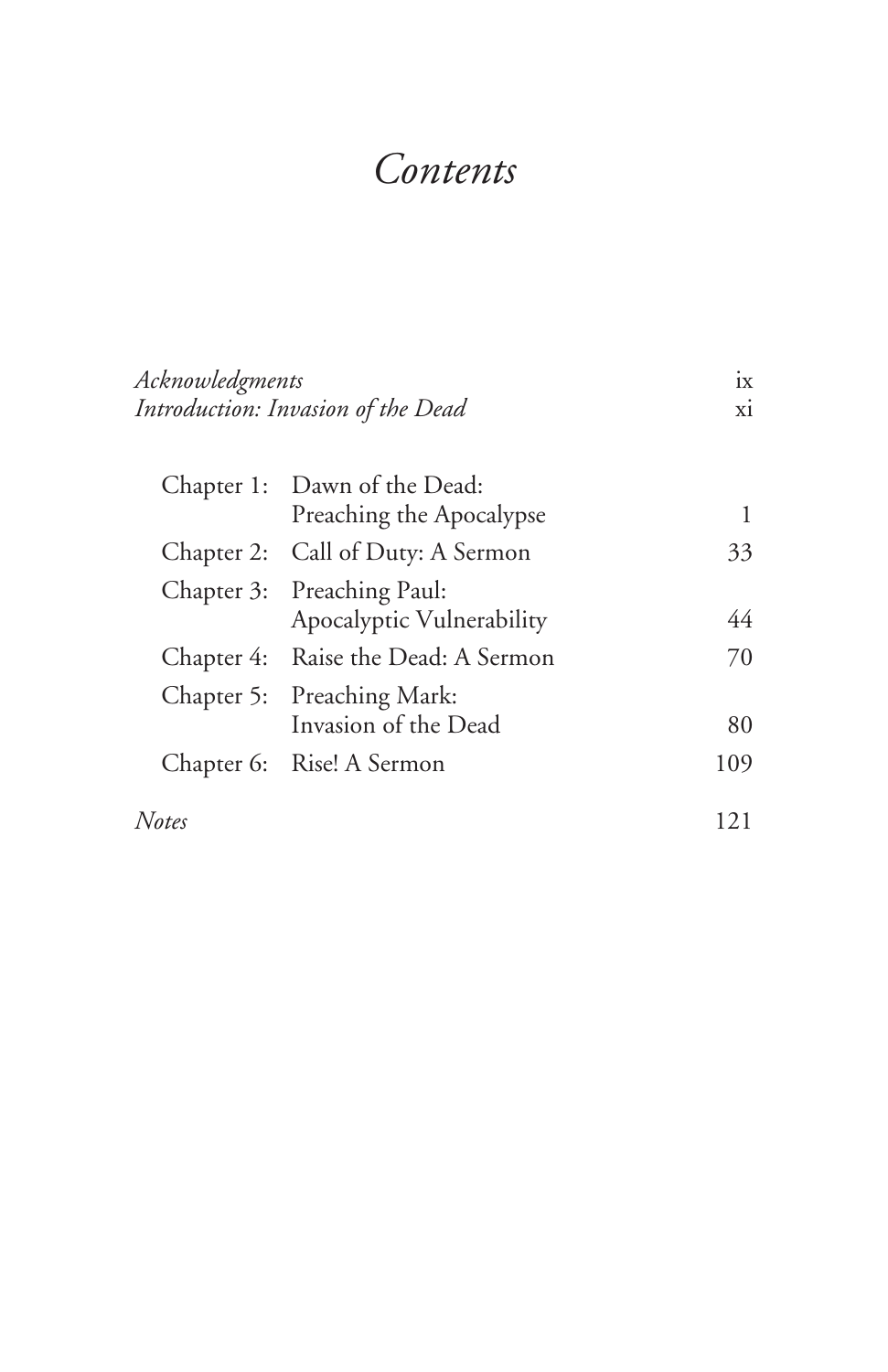## *Introduction*

## Invasion of the Dead

I did not begin with resurrection. Who does? Except, perhaps, during the Easter season. The Gospels do not even begin there. In the earliest, Mark, Jesus gets to the subject only after his narrative journey is half over (8:31). He reconsiders it infrequently (9:31; 10:34; 14:28), perhaps because his audience seems incapable of comprehending (9:10), not to mention believing it (12:18–27). In the end, completely baffled by it, what is left of his discipleship corps runs away from it (16:6–8). As we follow the Gospels' lead, it is no surprise that, though resurrection is arguably the most important element of our faith (1 Cor. 15:14), all too often we take much time, energy, and striving to get to it, too. Babies must be born. Children must grow. Young adults must journey. Families must bond. Careers must blossom. Temptations must appear. Trouble must threaten. Crosses must be carried. Victories must be won. Death must be endured. And yet, still we hesitate. Anxiously, desperately, even incredulously, we contemplate and reconsider resurrection. It is as much our destination as it is our destiny. But the rigors of the journey to it divert our attention and shift our focus until what troubles us here overwhelms what promises us there.

Like exasperated parents, on a tempestuously long, arduously winding road trip, trapped in a steamy, sweaty car jammed with luggage, snacks, and physically pent-up and emotionally stirred-up children, we dissuade attention on and questions about the destination lest the fervor over being there wrecks the process of getting there. Stop thinking about it. Stop asking about it. Stop obsessing over it. "We'll get there when we get there!" Some time right after Good Friday. So, put your focus on Good Friday. Divert your attention to Good Friday.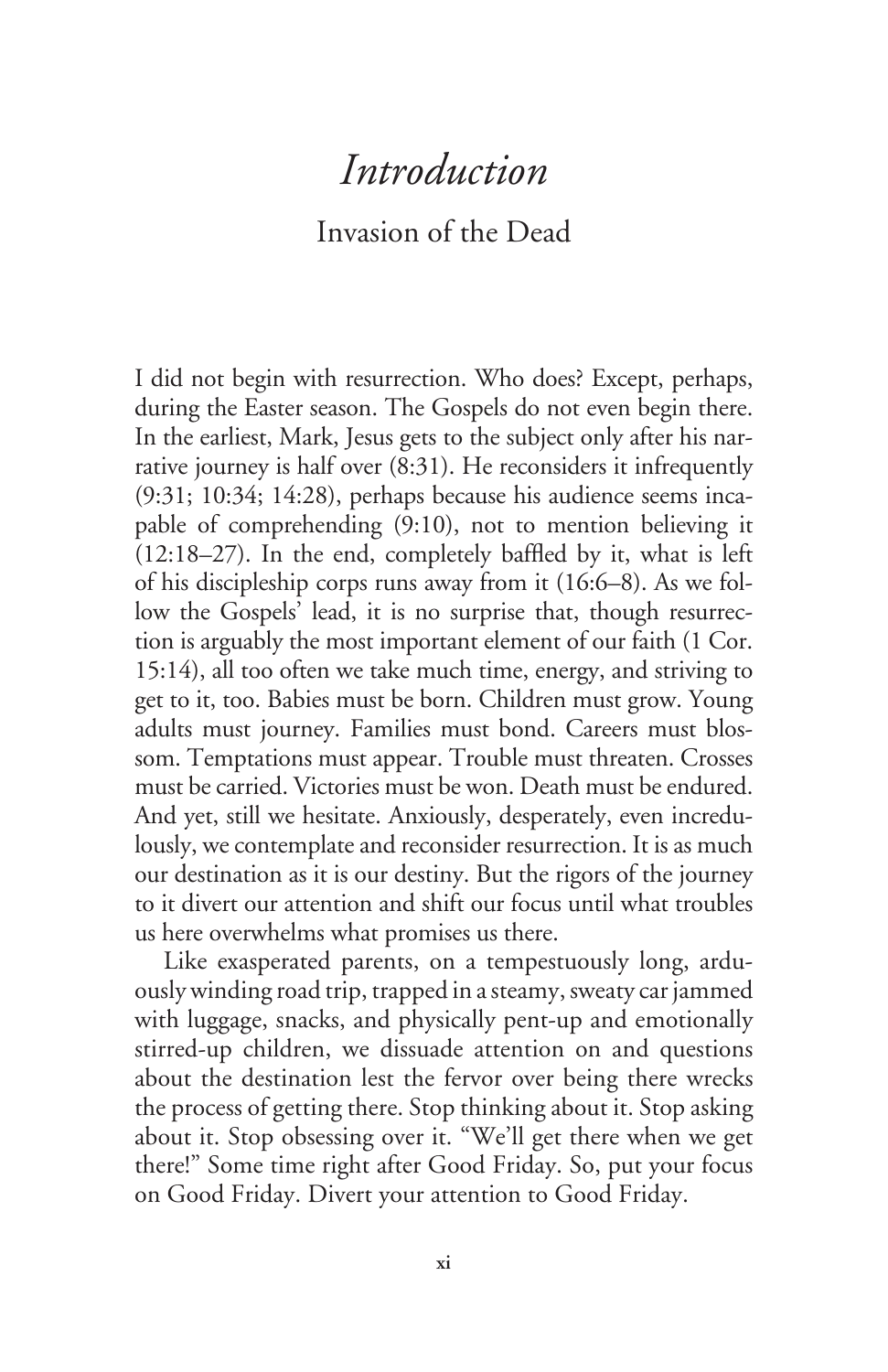After all, we Christians are a people of the cross. The cross marks us. Identifies us. The cross is our brand. Oddly enough, considering what the cross represents, it is our comfortable place of being. We luxuriate in its symbolism of suffering. As surely as the McDonald's arches signal the site of burgers and fries, so the cross signals the location of a Christian community or a Christian believer. As we are what we eat, so we are what we wear. In our case, it is death. We, therefore, whether in our preaching and teaching, our living and learning, our striving and struggling, endeavor to get to Calvary as fast as we can and linger there as long as we are able. With all this dying to be done, heaven can wait.

To be sure, the Christian conception of the cross is the reimagining of death. As the apostle Paul notes, God takes what humans intend to be the definitive act of disfigurement and dishonor and reclaims it as something uniquely revelatory. Capital punishment. Death. On a cross. The end of a life that reveals the meaning of life. In that case, the cross is the consummate act of divine irony. What the Romans believed to be the cessation of life and meaning, God claims as the marker that defines the possibilities of life for all of us, for all of time. The cross, then, becomes the ultimate apocalypse: the revelation of God's intention for humankind. Through struggle and even death, God reveals life.

In my Beecher lectures, I wanted to reveal something clarifying about our death-obsessed, apocalyptic eschatology. Specifically, after explaining apocalyptic eschatology as a key component of first-century popular culture, I aimed to consider how apocalyptic eschatology might be biblically reclaimed and theologically reconfigured for preaching in our contemporary American context. I therefore started with Jesus' trial and execution, added in the Gospel portrayals of Jesus' life and ministry, expanded out to Paul's ruminations about the crucified and risen Christ, drew in John of Patmos's prophetic disclosures about the slaughtered Lamb, and situated all of that within the eschatological environment of the first-century Greco-Roman world that was the New Testament writers' field of operation.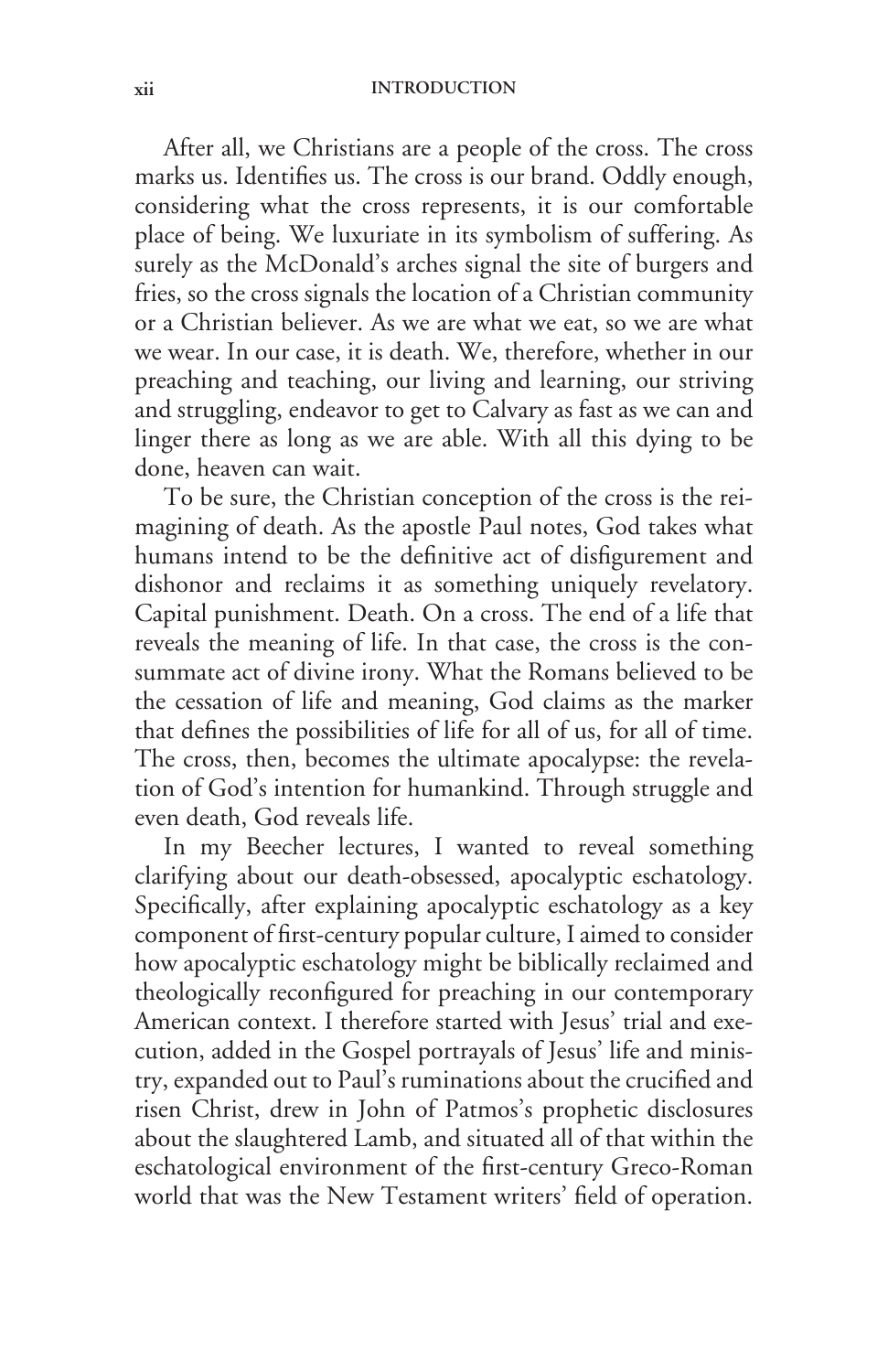I intended to craft lectures that would help preachers more effectively proclaim apocalyptic eschatology for our time. My focusing question was this: How can we reveal the hope of transcendent life in the midst of ever-present death? There is a supplemental operational question: Is the cross the right revelatory mechanism? It is for Christians. Is it not?

During my research, I slowly and somewhat begrudgingly came to two reorienting conclusions. First, and significantly (at least for me), I did not need to interpret apocalyptic eschatology in a way that made it more accessible to individuals and communities in our time. At least not secular individuals and communities. And I did not need, during the Beecher Lectures on Preaching, to exhort American preachers to so interpret it either. To be sure, several of the scholars whom I admire greatly were, in their writings, doing just that. J. Christiaan Beker, my former teacher, friend, and teaching colleague, makes the powerful case that apocalyptic eschatology is so crucial to the formation of the Jesus movement and the Pauline churches it birthed that if we attempt, existentially or otherwise, to interpret apocalyptic sensibility out of our contemporary Christian proclamation, we are left with nothing like the faith that the biblical writers intended to bequeath us.<sup>1</sup> Even so, he painfully observes, contemporary Christian thinkers and preachers have either mangled (in sectarian views) apocalyptic eschatology or left it for dead (in mainstream views). Beker calls upon biblical interpreters and preachers to reclaim apocalyptic eschatology as a, or perhaps *the,* fundamental predisposition of Christian theology. He demands that we resurrect it. In my Beecher lectures, I was determined to join those scholars who have championed that cause, find a place in the front of the lineup of folks determined to redeem apocalyptic eschatology's place in theological and cultural conversation.

I came to realize that the front was actually rather crowded not by biblical interpreters, theologians, and preachers, but by the people who drive secular popular culture.

Contemporary artists, writers, directors, and producers of American popular culture are already offering and interpreting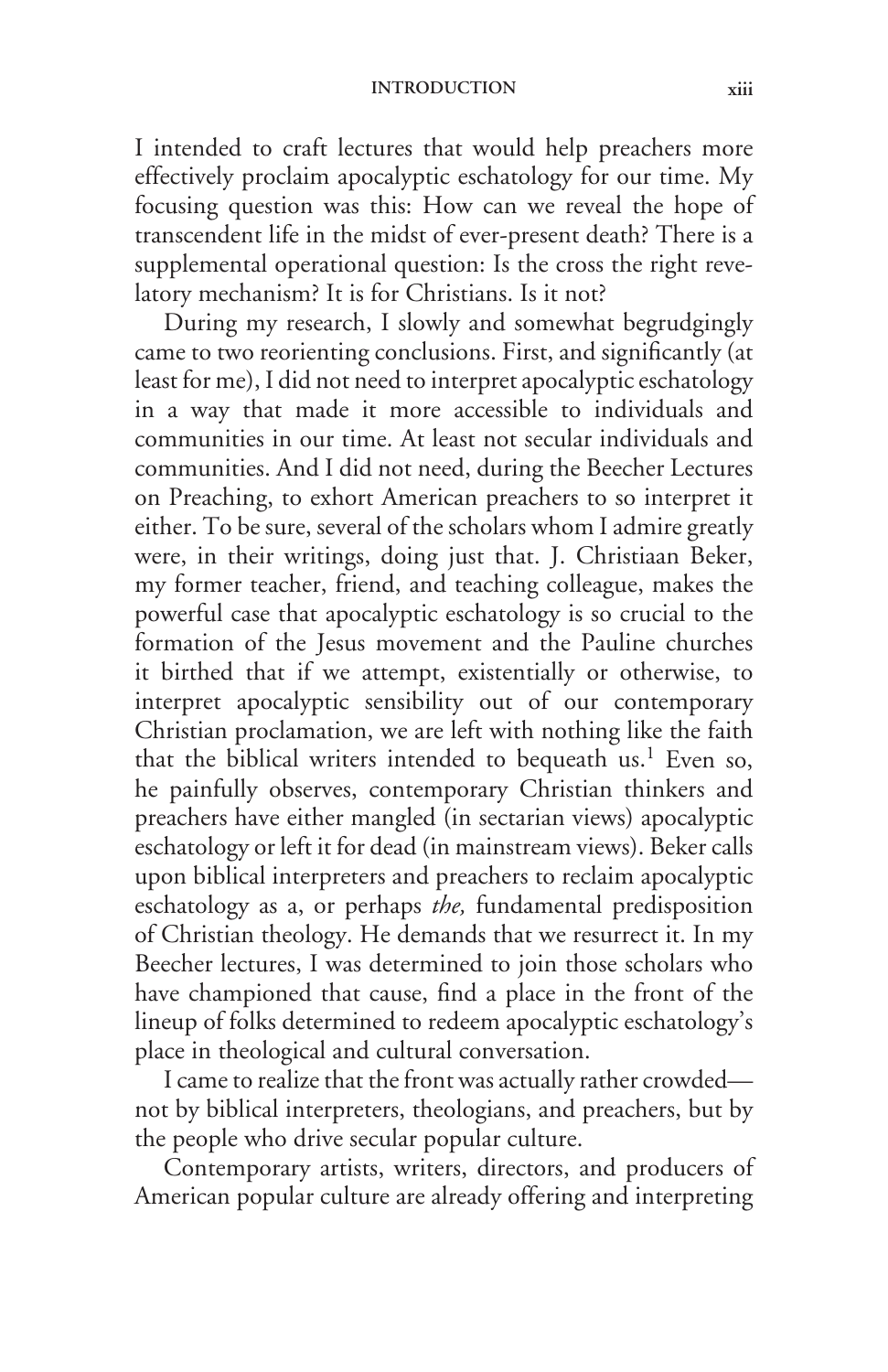apocalyptic scenarios in vastly entertaining and terrifyingly convincing ways. Like us Christian interpreters, the interpreters of contemporary American popular culture appear obsessed with the ever-present and all-encompassing nature of death. For popular-culture artists, too, death is revelatory. Death reveals the fragility and tenderness of life, but not necessarily its transcendence. In fact, in the imagery of popular culture, it is death that appears transcendent. Life trembles before it and struggles to endure it. All too often, life seems incapable of defeating death. Though there is that hope. Such hope, that what is good about life can overcome what is destructive about death, provides the dramatic lure, the proverbial carrot on a dramatic stick that hooks readers of novels and viewers of film. They keep coming back because they keep believing that sooner or later the death-wielding vampires, werewolves, zombies, aliens, pandemics, environmental disasters, and the horrifying devastation they bring with them—all such will themselves die, and life will win out.

This initial research recognition caused me some concern. If apocalyptic eschatology is already being interpreted in a highly effective manner in the works of popular culture, is it really important that my lectures call preachers to the task of reclaiming and reinterpreting apocalyptic eschatology for our times? Our time seems already focused on my task. And, compared with preachers and their pulpits, the popular-culture interpreters of our time have larger audiences to reach and better communicative tools with which to reach them.

That is when my second reorienting conclusion kicked in. I was caught up with the reflection that popular culture and popular Christianity are both mesmerized by death and dying. Both appear to believe that one can only arrive at life by driving through death, that one can only understand life if one comprehends death, that transcendent life is integrally bound up with the ever-present-ness of death. Just as Jesus' death on that Roman cross clarifies everything about human life and living, so the death of the planet to the living dead or the environmental cataclysm refreshes and refocuses our understanding of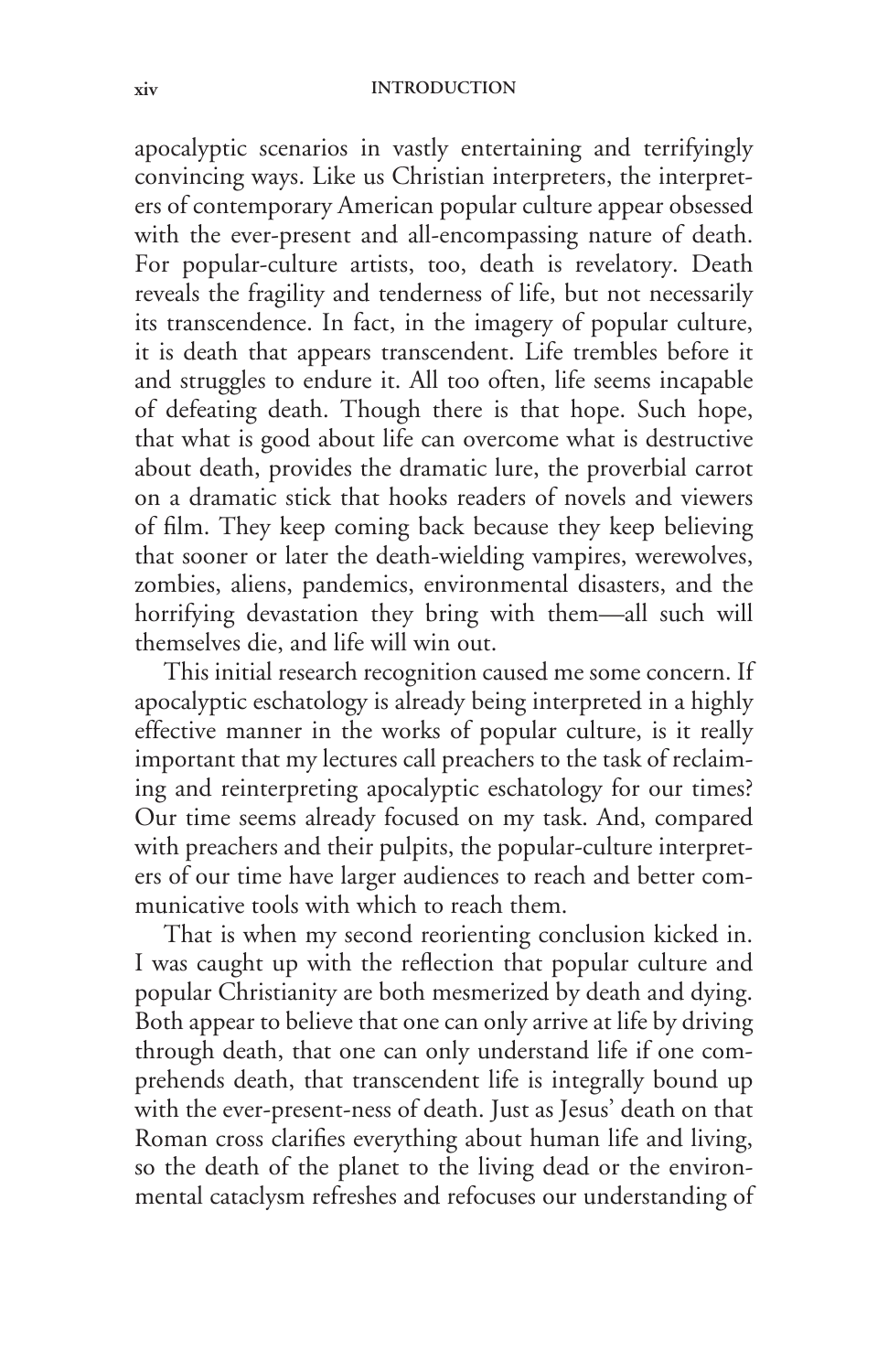#### **introduction xv**

what it means to be alive. My second reorienting conclusion interrupted my thesis thinking at just this point. Even though Jesus' apparent march to the cross and his devastating death on the cross occupy almost all the energy and space of the gospel story, nagging at me was the thought that there was an apocalyptic moment whose revelatory power and promise trumped even that spectacular death. That moment lies on the backside of the cross, way down in the weeds of the postclimactic and perhaps even anticlimactic denouement of the Jesus story.

Resurrection.

Here, it seemed to me, was an apocalyptic eschatological moment of biblical proportions that popular culture does not fully or rightly engage. Even Christianity appears to restrict its engagement with resurrection to the season of Easter, now rationally tricked out with accessible metaphors of life renewed in the vibrant colors, tasteful meal traditions, and acceptable bunny/egg mythology of spring. The shock of the thing is dulled by its trailing position to and its narrative comparison with the traumatic scandal of the cross. Its historical veracity is diminished by its reckless implausibility. And yet, if one is questing for a pure moment of apocalypse, where a divine prerogative wrecks the principles of natural and physical existence, where the intention for life is revealed not by death but by life itself, the answer lies with resurrection. Anyone arbitrarily forced to make a stand on a single piece of revelatory Christian ground that explains the essential purpose of the faith would, it seems to me, have to stake a claim to the property where God staged Jesus' resurrection. Not Golgotha. The graveyard is the place you want to be. The reclaiming of a withering corpse and the reconstituting of a departed spirit is the thing you want to see. If something crazy does not happen in the graveyard, the meaning of whatever happened on Golgotha is diminished. A hero, even a martyr, will have died, but not the agent of God designated to reveal the truth about life. Not unless, no matter the manner of dying, after dying, in spite of dying, *Jesus lives*.

Using life to reveal the meaning of life does not have the dramatic flair (or believable plotting) of working with death.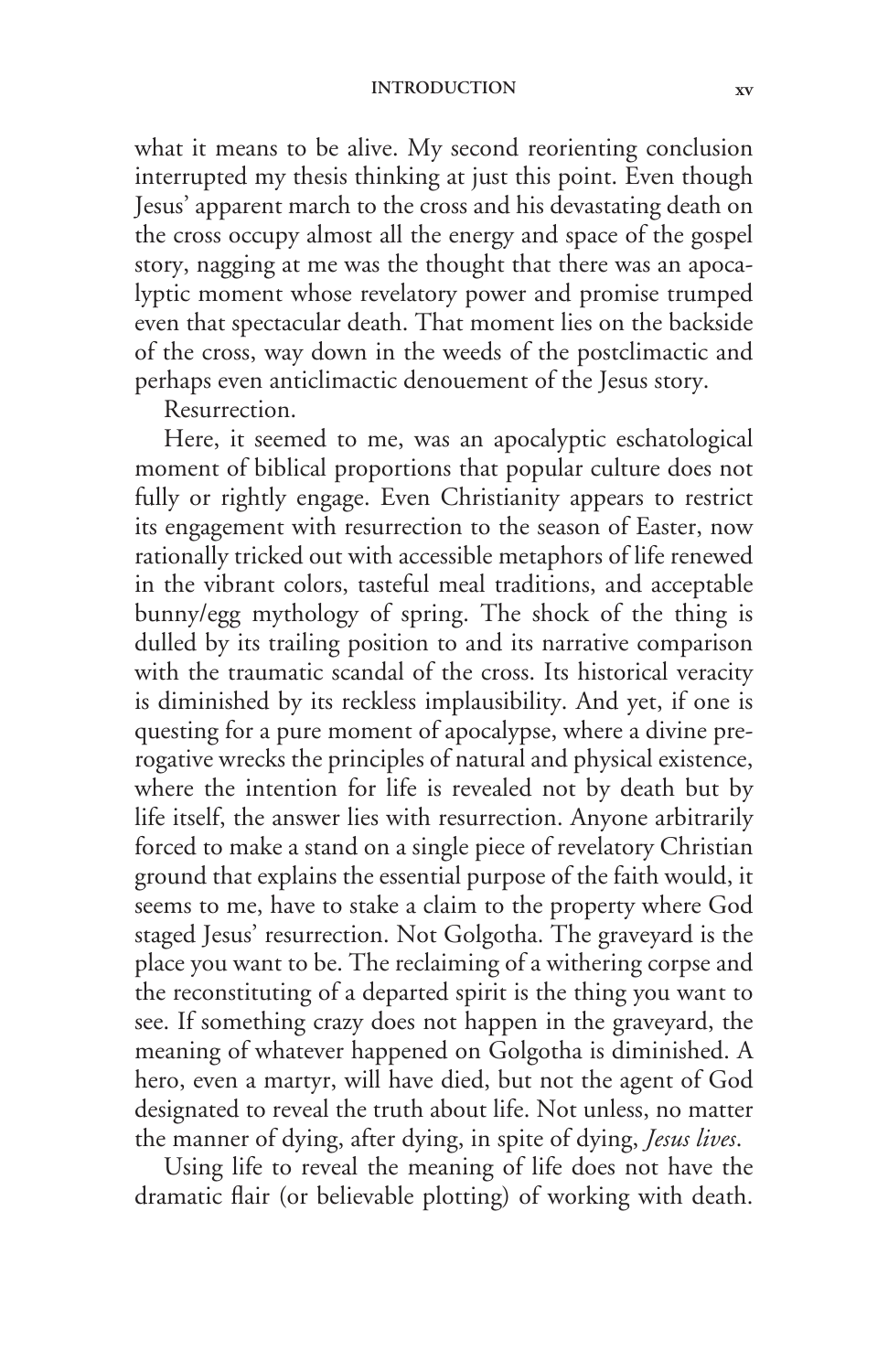Perhaps that is why popular culture and Christian tradition focus on death. The more spectacular the death, the better. It is as though the more gruesome dying is, the more clarified our appreciation of life becomes. So the zombies devour, the vampires bite, the werewolves ravage, the floods despoil, the earthquakes crush, the aliens conquer, the crosses crucify—and when the book is finished or the movie is ended, our view of life is refreshed, renewed with a grander sense of appreciation for what we have too often taken for granted. The apocalyptic moment, directed by death, reveals the beauty of a life we had best, sooner than later, cherish and respect. Jesus' death brings a similar sigh of existential relief. The horror he endured was owed to us. The fact that God allows us to escape it by turning it upon Jesus in our stead reveals to us just how special God considers us to be. That substitutionary maneuver calls upon us, sooner rather than later, to cherish and respect this life and those who populate it with us. One can use death like this because it is real, it is tangible. In a world as mangled as ours, death is always believable.

Resurrection, though, requires a spectacular suspension of belief. Even in popular culture, where suspension of belief is commonly requested and regularly conceded, not even the undead (e.g., vampire, zombie) really live again. They are, after all, only undead. Life is not a negative; it is the ultimate positive. Resurrection *is* Life. But once the negation of death sets in, there is no rationally justifiable means of getting back on the credit side of the existential ledger. Not unless you are God and Jesus three days after his agonizing death on that Roman cross. According to all the canonical Gospel sources, the onetime messianic corpse is not undead. *Jesus lives*. He does not live with the restraints that shackle the rest of us to the logic of dying and the reality of death. He lives positively free from every restraint. And he lives forever. His living does not just conquer death in a singularly miraculous moment; his living reconfigures the physics of death and portends death's impending demise. For all of us.